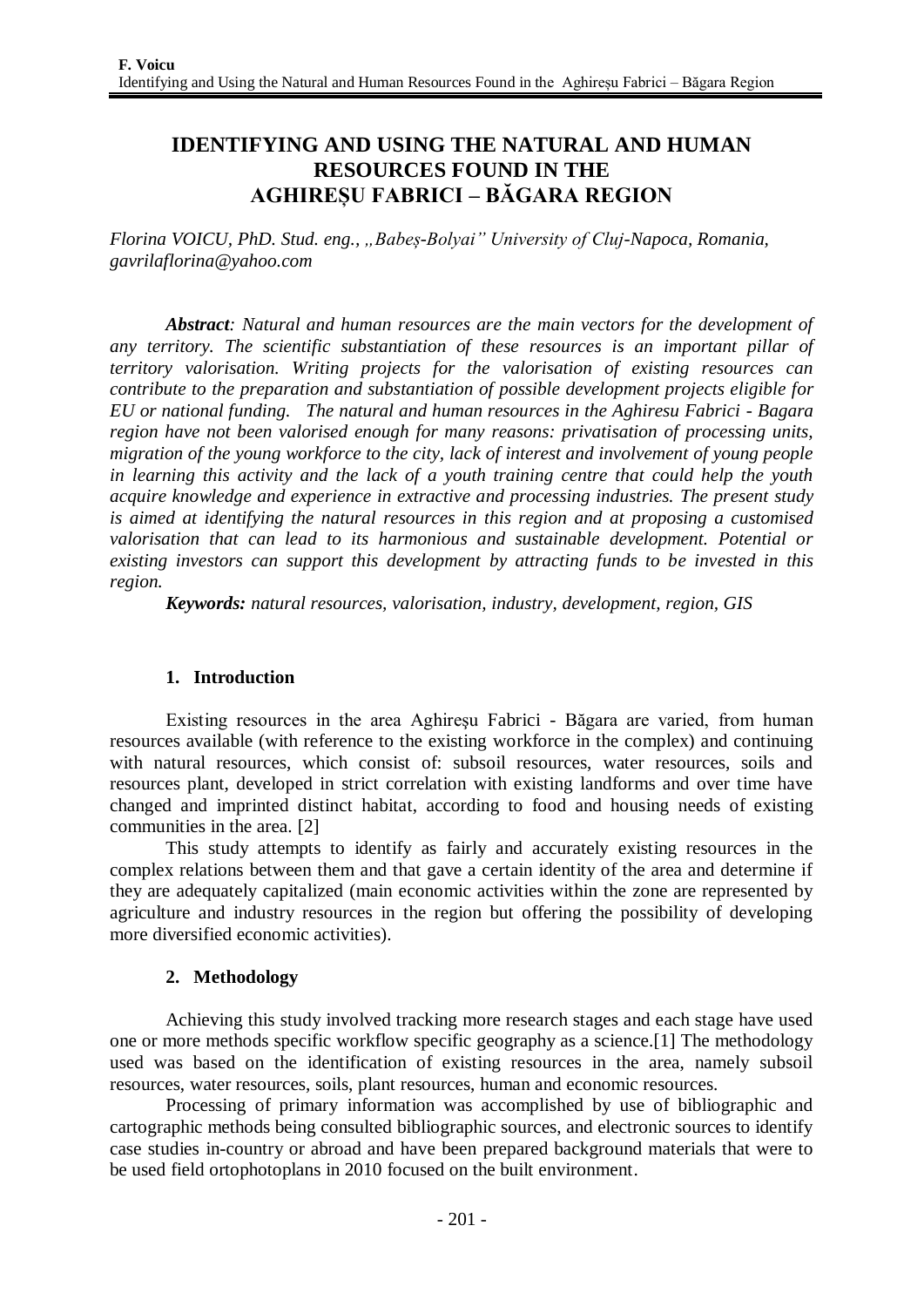In the next stage of research that is documentation in the field were conducted field trips in the studied area, showing photographs of some items of interest were taken statistics from institutions such as the town hall Aghireşu methods used as method observation and photographic method.

Statistical data obtained from various national or regional studies were measured using quantitative means research and analysis and processing of information obtained from research in the field were used means of qualitative research.

In the last phase they were processed and interpreted data by the method of statistical analysis and synthesis ending with writing of the study.

The materials used for the preparation of this study consisted of demographic data, economic data, topographic maps, geological maps, soil map, orthophotos, and were obtained from institutions such as the Department of Statistics Cluj, Village Hall Aghireşu, Office of Cadastre and Land Registration Cluj-Napoca, OSPA Cluj, APIA Cluj-Napoca and various specialized sites.

#### **3. Geographical Location**

Aghireşu commune is located in the northwestern part of Romania, at the contact between Cluj and Salaj counties in northwestern extremity of Cluj County, and belongs Transylvanian Basin and its subunit, respectively Somes Plateau. [3] Located in the centraleastern commune Aghireşu and included in the southwestern part of the Someș Plateau, hilly subunit Depression of Transylvania, the study area has an overall hilly topography, with altitudes between 400-500m. In terms of administrative borders with the following communes: Cuzăplac Salaj County (north and northwest), Gârbău (East), Căpuşu Mare (southern) and Izvorul Crișului (southwest).



Fig.1 Geographical location of the study area within the county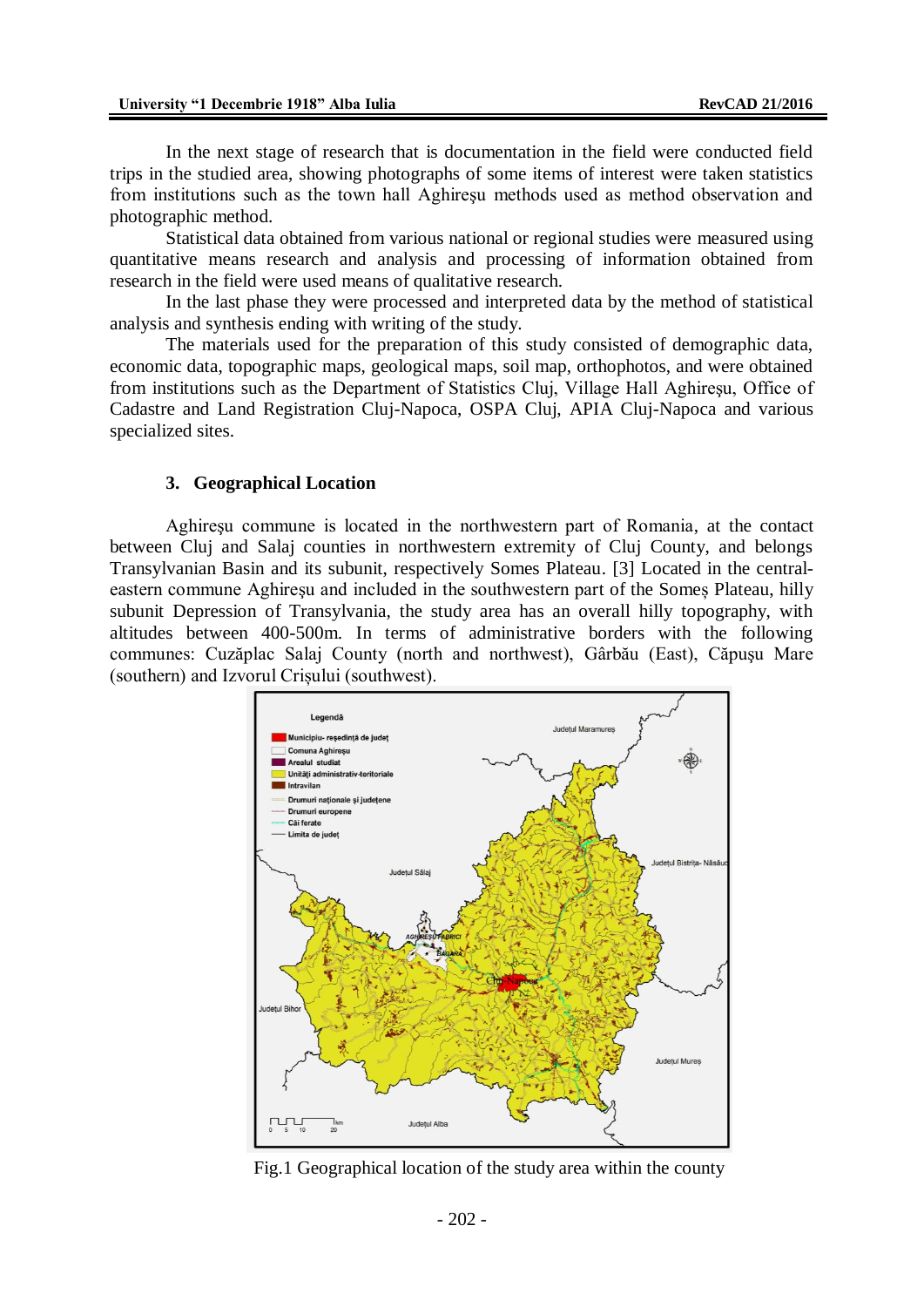The investigated area consists of communal residence Aghireşu – Fabrici, located approximately in the central territory of the commune, the county road DJ 108C, which has a SE-NW direction, linking the two villages Aghireşu Fabrici and Aghireşu -Sat and roads are drawn from it, be they county (DJ 108N) or communal (DC 137, DC 138, DC 140A).

Băgara village, located in the central eastern part of the commune,communicate with county road DJ 108C via communal road DC 140A. [6]

#### **4. Natural Resources**

The study area Aghireşu Fabrici – Băgara represent a particularly complex because of the existence of soil and subsoil resources, unique and representative, which combined with anthropogenic resources, form a synergy almost complete and distinct between all factors and elements identified in the studied area, a synergy leading to individualization study area compared to neighboring units. [2]

Subsoil resources are present as kaolin deposits in the village Aghireşu -Fabrici, yellowish eocene limestone in separate layers, of marl and gypsum are between localities and Aghireşu Gălăşeni, gypsum is found in cities and Aghireşu Leghia [6] quarto-kaolin deposit of sands from Aghireşu [3] and brown coal deposits in the Băgara village. [12]

Water resource are represented by the surface- waters Nadăşului Valley with its affluents (Ruginoasei V., V. Caolinel, V. Great Brook Bohozelnicu) [3, ]appearances of mineral sulfate, calcium, low bicarbonate, hypotonic and atermale (Leghia area) and 14 anthropogenic water units, formed by rainwater filling depressions home waters resulting from the mining of kaolin, lignite ore and construction materials. The largest areas are represented by the Blue Lagoon lake and other two lakes in Băgara . [4] Blue Lagoon was formed on the site of a former kaolin mines, its particular color due to the kaolin residues lying on the bottom of the lagoon, being surrounded by sand dunes. Currently lagoon is private property, belonging to the group MG-Tec.

Soils encountered in the study area are characterized by some mixture being identified brown soils with their classes (soil argillic brown, brown soil luvic) luvisoils, regosols (regosol litic regosol molic, regosol renozinic, regosol typical), renozine soils black and alluvial soils (alluvial soil and alluvial soil typical Gleize). Must be said that that due to missing or inaccurate data in this project have used the old names of the types of soils.

Vegetal resources are divided into plant resources resulting from agricultural activities (crops: fodder plants, pulses, oil plants, potatoes, cereals and fruits) and plant resources in forests: forests of oak species oak and sky, oak forests mixed with beech, poplar, birch and hornbeam, and species like wild hair, wild apple, hazel, hawthorn and hawthorn. Other vegetal resources present in the region are forest berries (blackberry and rosehip), mushrooms and herbs. [6]

Protected areas are situated on territory as a complex conservation, botanical, geological and landscape namely protected area of national interest "Casts from Leghia". [6]

## **5. Human Resources**

The demographic potential, through its quantitative and qualitative components, has a particular importance in determining the role of localities in the settlements system, both at regional level and at regional or national level.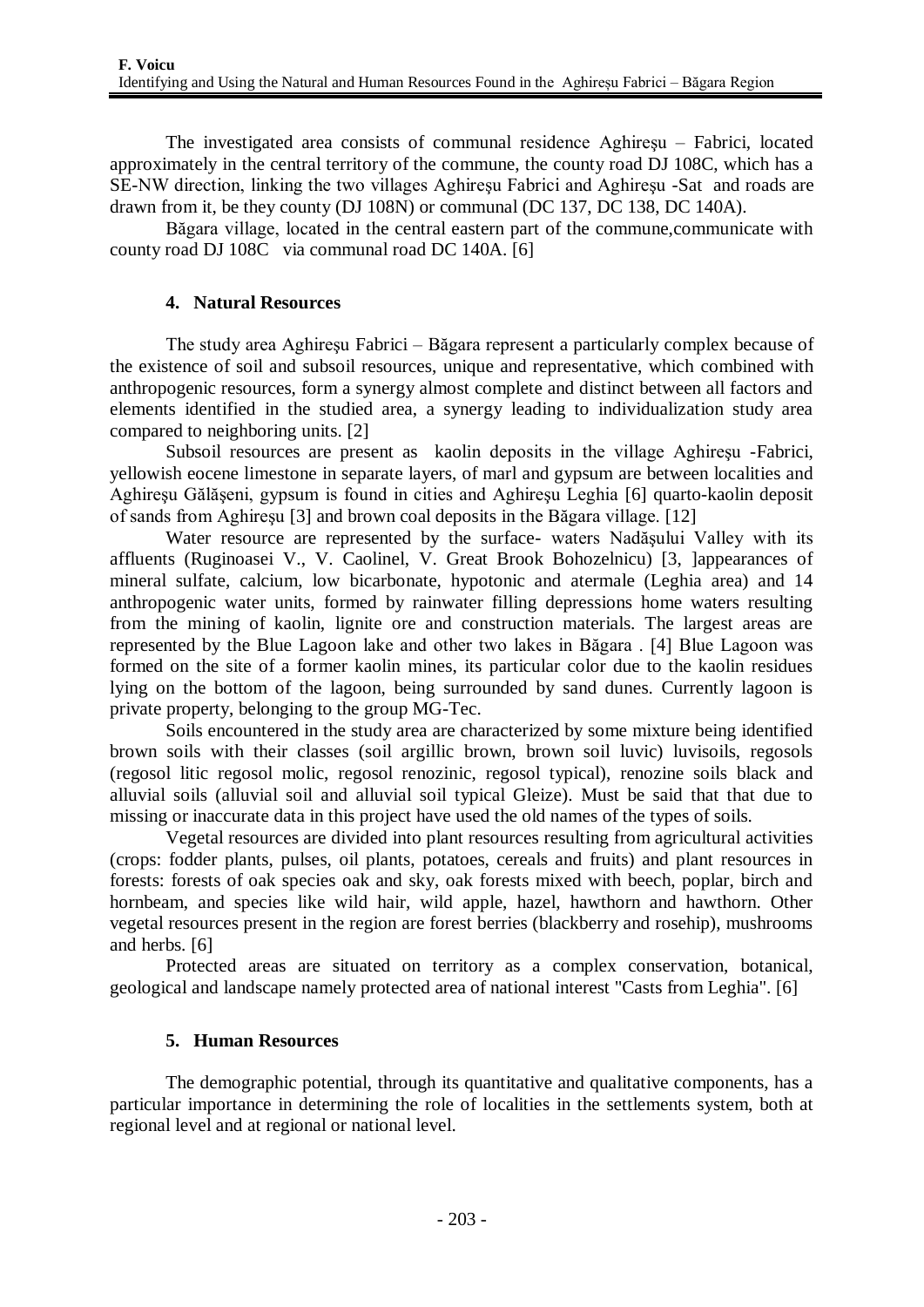The study area represents a rural area fully grouping a population of 3594 inhabitants [9, ]most people converge on communal residence Aghireşu-Fabrici (3193 inhabitants), while the village Băgara recorded a number of just 401 inhabitants.



Fig 2. The numerical evolution of the population between 2002-2011 [8] [9]

Regarding the evolution of the population in the study area (Figure 2), can be seen in the figure above, an increase in population with a share of 4.5%, the total population is changing from 3440 inhabitants in 2002 from 3594 inhabitants in 2011. Most of the increases occurred in the village Aghireşu-Fabrici while Băgara village recorded a decrease in the number of inhabitants.

|                      | Populație totală<br>2011 | $0-14$ ani | $\frac{6}{9}$ | $15 - 64$<br>ani | $\frac{6}{9}$ | $\rightarrow 65$<br>ani | $\frac{6}{6}$ |
|----------------------|--------------------------|------------|---------------|------------------|---------------|-------------------------|---------------|
| Aghiresu-<br>Fabrici | 3193                     | 443        | 13,87         | 2331             | 73,00         | 419                     | 13,13         |
| Băgara               | 401                      | 60         | 14.96         | 268              | 66,84         | 73                      | 18,20         |
| Total                | 3594                     | 503        | 14,00         | 2599             | 72,31         | 492                     | 13,69         |

Fig. 3. Structure of population by age groups in 2011 [9]

By age chart of the population in the area Aghireşu Fabrici- Bagar (fig. 3) is relatively unbalanced share of young population is only a few hundredths higher than that of the elderly, the most representative share of the adult population being represented, the area presents obvious aging trends.

Natural population dynamics have a tendency to stabilize the values of birth and death which causes a negative natural increase and hence a decrease in the number of inhabitants in the commune. Migration growth, similar to the naturally present negative, and losing attractiveness region with the closure of quarries in the area and the migration of young people to urban areas. (Fig. 4)



Fig. 4. Dynamics of natural (A) and migratory (B) of the population in the Aghireşu commune [8] [9]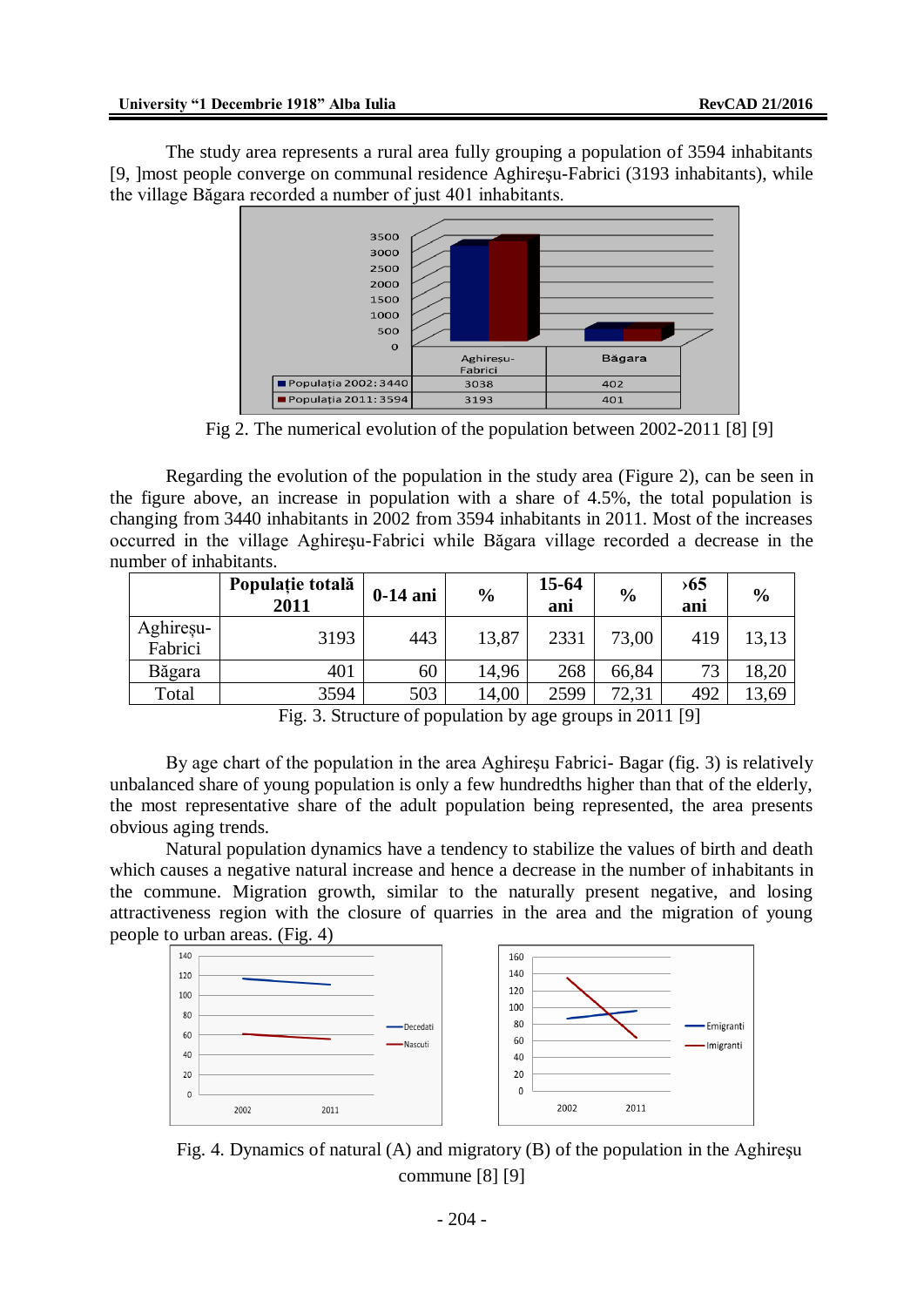Comparative analysis of transformation labor situation in the studied area (Fig. 5) shows an increase in the active population in both localities, growth which does not fall in the share of active population, this recorded a 30% decrease for village Aghireşu- Fabrici, and 37% for Băgara village, suggesting a high number of unemployed people.

| Anul             | Localitatea       | Pop.<br>totală | Populația<br>activă |               | Populația activă<br>ocupată |               | Populația<br>inactivă |
|------------------|-------------------|----------------|---------------------|---------------|-----------------------------|---------------|-----------------------|
|                  |                   |                | Abs                 | $\frac{6}{6}$ | Abs                         | $\frac{6}{6}$ |                       |
| 1992             | Aghiresu-Fabrici  | 3422           | 1582                | 46,2          | 1438                        | 90,1          | 1840                  |
|                  | Băgara            | 432            | 216                 | 53,8          | 216                         | 100           | 216                   |
| 2011             | Aghireșu- Fabrici | 3193           | 2067                | 64,7          | 1235                        | 59,7          | 1126                  |
|                  | Băgara            | 401            | 221                 | 55,1          | 139                         | 62,9          | 180                   |
| $2011 -$<br>1992 | Aghireșu- Fabrici | $-229$         | 485                 | 18,5          | $-203$                      | $-30,4$       | $-714$                |
|                  | Băgara            | $-31$          | 5                   | 1,3           | $-77$                       | $-37,1$       | $-36$                 |

Fig. 5 Transformations in the structure of employment [10]

## **6. Economic Resources**

Occupations and main economic activities are related obviously the primary use of resources available in the area.

The economic agents existingin the commune Aghireşu recorded a total of 83 units which are divided as follows: 6 agents industrial, 8 construction companies, a facility tour and 68 companies with commercial activities. Regarding the location of economic production units, commune residence, Aghireşu-Factories, concentrates a significant share (58%) of the total 83 economic units recorded on commune therefore also a very high level of development. Băgara village recorded a very low weight, less than 10% of all production units are concentrated in the village. [6]



Fig. 6 Concentration of Establishments economic communities (2009) [6]

Agriculture represents one of the basic economic activities in the area studied agricultural areas with a share of 74.3% (7860 ha) of total land area of the village in 2014, of which the most important is the share of arable land (39.6 %), followed by pastures (32.3%), meadows (27.5%), while orchard nurseries and vineyards have a subunit percentage (0.5%). [11]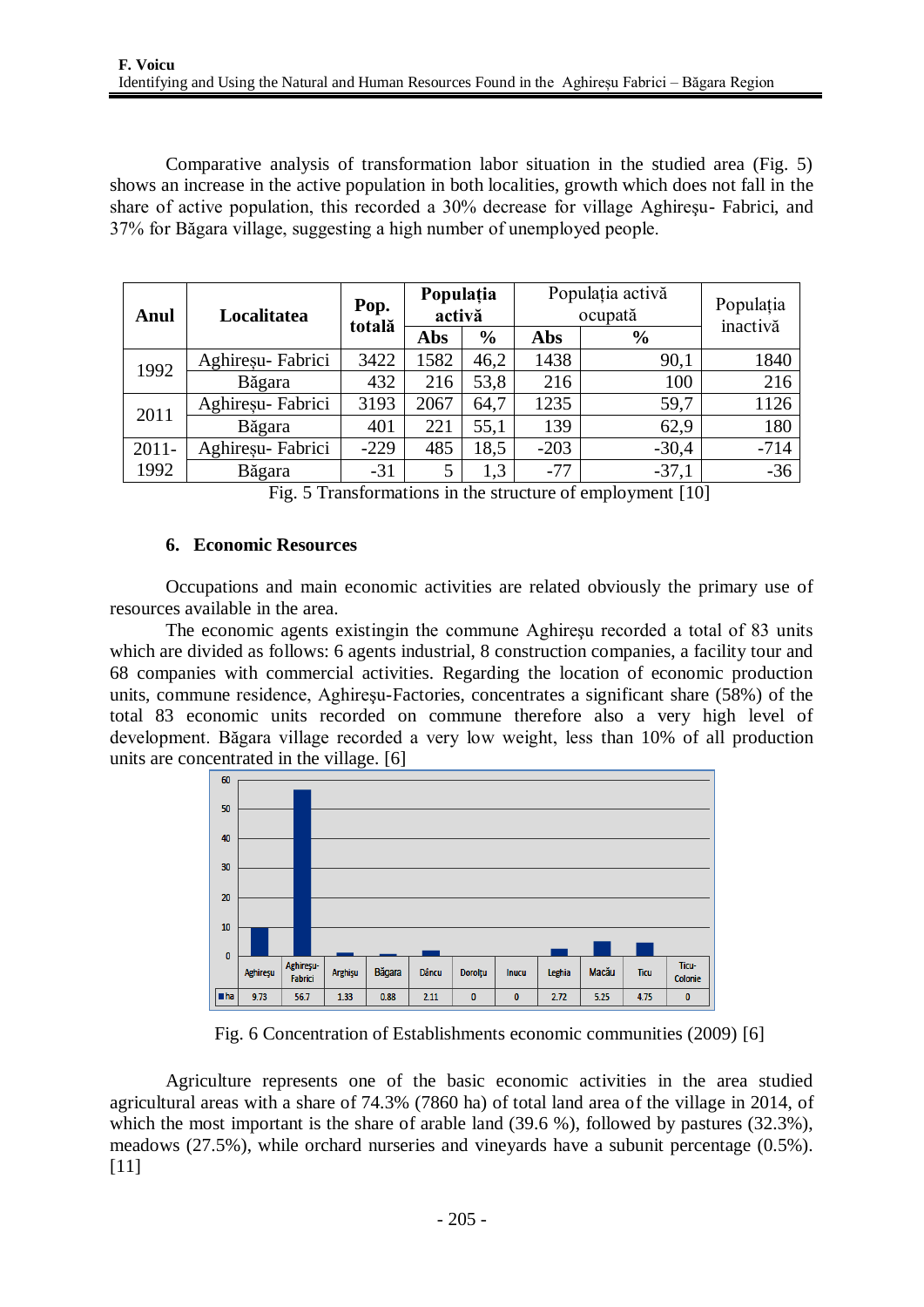

Fig.7 Use of land in the area Aghireșu Fabrici-Băgara

Compared to the total surface covers about non-agricultural land. 25.7% of which hold significant share of the forests (54.6%). Their main use is the production of wood (57%), followed by class protection forests (30.1%), use the lowest recorded on the forests of tourist interest (1%). [6], [11]

The endowment degree with mechanized machinery is highly diversified, with a total of 468 machines, ranging from modern equipment (mowers, tractors) to machinery rudimentary (carts), suggesting that the traditional agriculture of subsistence is intertwined with an agriculture based on agricultural associations, which ensures high performance and high productivity. [7], [11]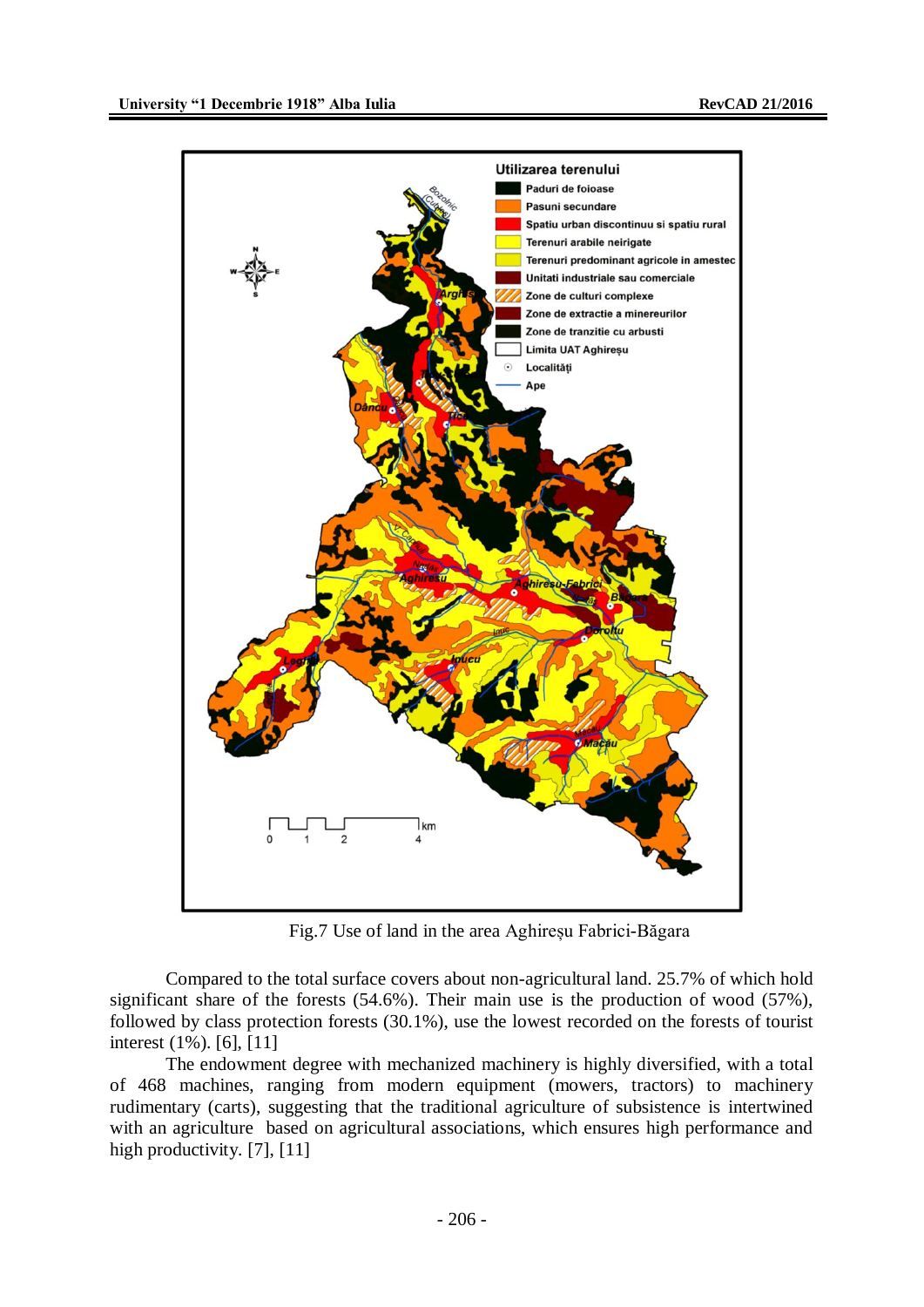Based on the analysis of the situation in agriculture, I propose the following directions of economic development by exploiting agricultural resources:

- merging of farms and promote various forms of association with the purpose to improve agricultural activities and in terms of recovery with maximum efficiency of agricultural products;
- practice organic agriculture in the context of a highly demanding market of organic products and regional county;
- renting land for cultivation surfaces as stretched to achieve an economically competitive agriculture;
- attracting young labor force and qualification by organizing preparatory courses for knowledge and application of new knowledge in the field of modern agriculture,
- establishing a network of marketing agricultural products, which belong to associations of local agricultural producers with the aim of spores value of agricultural products and increase farmers' incomes.

Industrial activity is the dominant economic activities of the commune, localities of the study are specialized in extraction and processing of non-metallic substances. Major construction or industrial units in the area are:

- SC Bega- Minerale Industriale SA mining of kaolin and quartz sands, with headquarters in Băgara village.
- SC Sineat SA (former SC Lafarge Ipsos SA)- specialized in the production of plaster and gypsum, with headquarters in Aghireșu- Fabrici village.

Local economic development is currently dependent on future prospects of SC to himself. This made some geological prospecting following which resulted from the resources of gypsum quarry Aghireşu are running out. So they plan to open a new quarry operation in the village of Dumbrava, located at the boundary between the municipalities Aghireşu and Căpuș. Future plans include intentions to build a new factory with a high degree of mechanization and higher activities that could harm the local population because they could lose their job.

The proposals related to economic development of the area by exploiting industrial optimal achievement of the following priority actions include:

- realization of specialized geological prospecting to assess the quality and quantity of coal deposits in Băgara village;
- making investments in the modernization of industrial units SC Sineat SA și SC Bega- Minerale Industriale SA – through shares of technology, expansion of the production halls or even a partnership between them by developing common or complementary product lines;
- upgrading of the technological processes through actions refurbishment and acquisition of industrial equipment performance and expanding of production capacities of industrial units;
- arranging and tourist capitalization of existing industrial platforms in a state of degradation in the village Băgara as industrial cultural heritage items.

## **7. Conclusion**

In the studied area, which is represented by an entirely rural space and where the dominant activities are the primary ones (such as agricultural and industrial activities), the natural elements combines and contributes to human ones, through their availability in the territory, providing favorable conditions for establishing and retaining human communities in